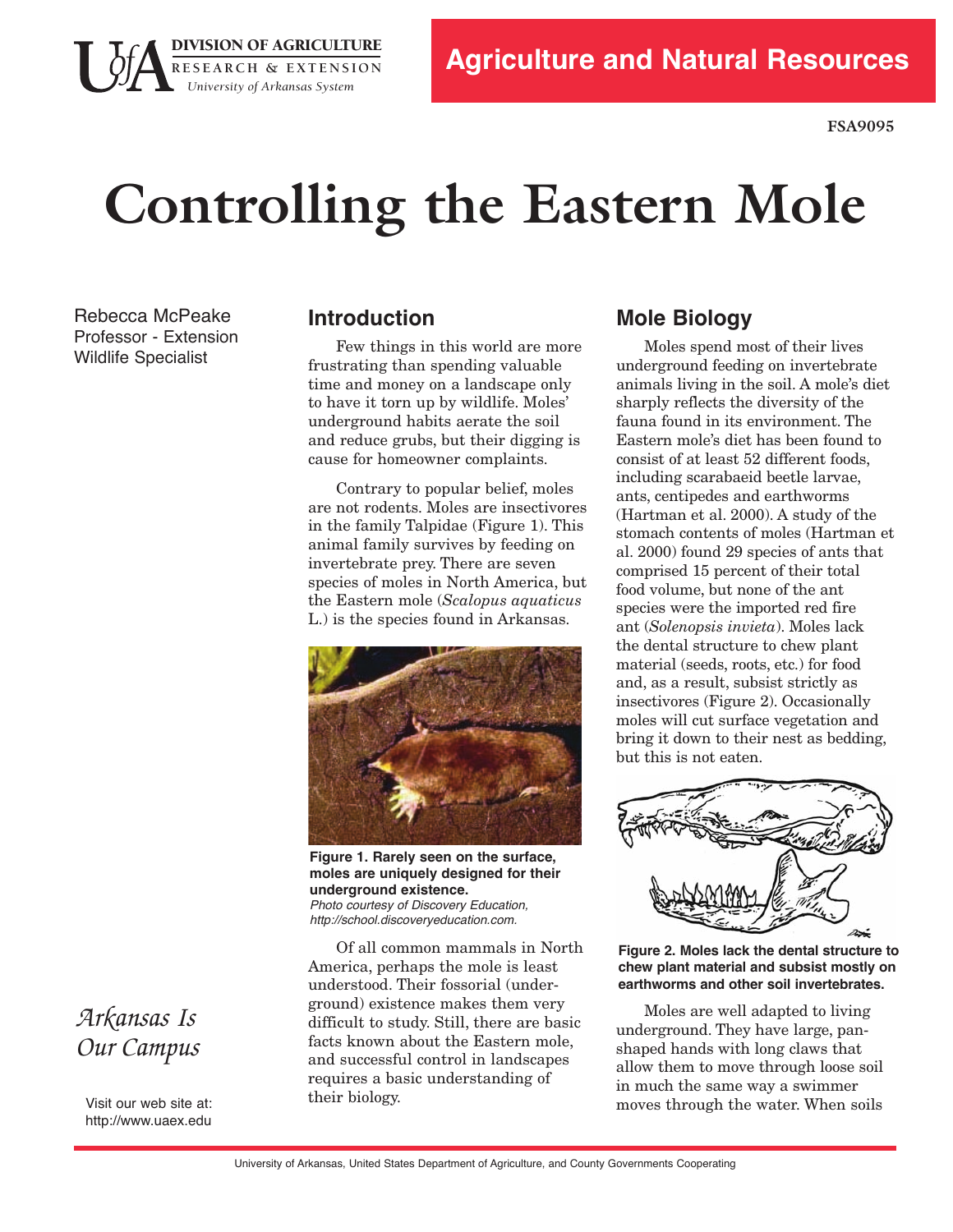also have very sensitive ears; however, there are no are dense and hard, its powerful musculature permits excavation of soil. Moles do have eyes, but they are completely covered in fur with fused eyelids. Moles external signs of them.

The Eastern mole has an extremely sensitive sense of touch and can easily detect airflow, metallic objects and its prey. Their sense of smell is also well developed.

 Moles live a solitary existence. They use their scent to mark territory and may fight other moles to assert dominance of an area. A mole may recolonize an aban- doned tunnel system of another mole. In late winter, males will seek females to mate with, and a litter of four pups will be born and cared for by the mother. Gestation is short – about 30 to 40 days. Pups will spend 30 to 70 days in their mother's territory before leaving the nest in search of their own range. For this reason, many new infestations occur in spring.

A mole's territory depends mostly on food availability, but age and gender also play a role. Biomass is the total amount of living matter in your soil. Irrigated and fertilized lawns usually have more biomass. More biomass means more earthworms and grubs, which are the mole's food source. A British study conducted in deciduous woodlands and pastures reported a mole's territory is about ¾ to 1 acre in areas with 7 to 9 ounces of invertebrates per square yard (Gorman and Stone 1990). In fertilized lawns with higher biomass, moles probably have smaller territories, resulting in more moles per acre.

 A tracking study (Harvey 1976) found the average home range of a mole was 1.8 acres, with males aver- aging 2.7 acres and females 0.7 acres. Typically, males' home ranges do not overlap but females' sometimes do.

#### **Mole Tunnels**

 than other soil textures (e.g., coarse sands, clays). A we see are often just the tip of the iceberg. Moles dig tunnels to collect food and move from one location to another. Ritchie and Nocera (2010) reported Eastern moles were eight times more likely to be found in sites with loam or sandy loam soils mole's tunnel system can grow into a complex threedimensional structure over time. The surface tunnels

Moles in Arkansas produce more than one type of tunnel, though there may not be all types at every site. A mole's underground activity is comprised of surface tunnels, main tunnels and nests (Figure 3).

**Surface tunnels.** Moles can move through the top portion of the soil seeking easy-to-obtain food. These tunnels often meander throughout the yard and, because of their extent, can cause the most problems for homeowners (Figure 4). Moles are not consuming roots or plant material, but rather their tunneling action separates plant roots from soil, causing plants to die.

- ground. Tunnels can be much deeper, however. In **Main tunnels.** These can be subsurface or very deep and make up the permanent structure of the tunnel system. There are at least two types. The first permits the mole easy access to distant feed ing areas. The second produces food on a regular basis. These tunnels are often revisited by the mole and are important to trapping. Most tunnels between feeding areas are about 6 inches below winter, males seeking mates will create long, straight tunnels that can be close to the surface. These are usually easy to find.
- **Nests.** Moles will build one or more nests of shredded dry grasses and leaves to sleep in, rear their young and stay while inactive during cold weather. Moles will pull plant roots or collect surface material near tunnel entrances to build nests.



**Figure 3. A mole's underground activity is comprised of surface tunnels, main tunnels and nests.** 



**Figure 4. Moles leave surface tunnels that appear to meander.** *Photo by Dustin Blakey.*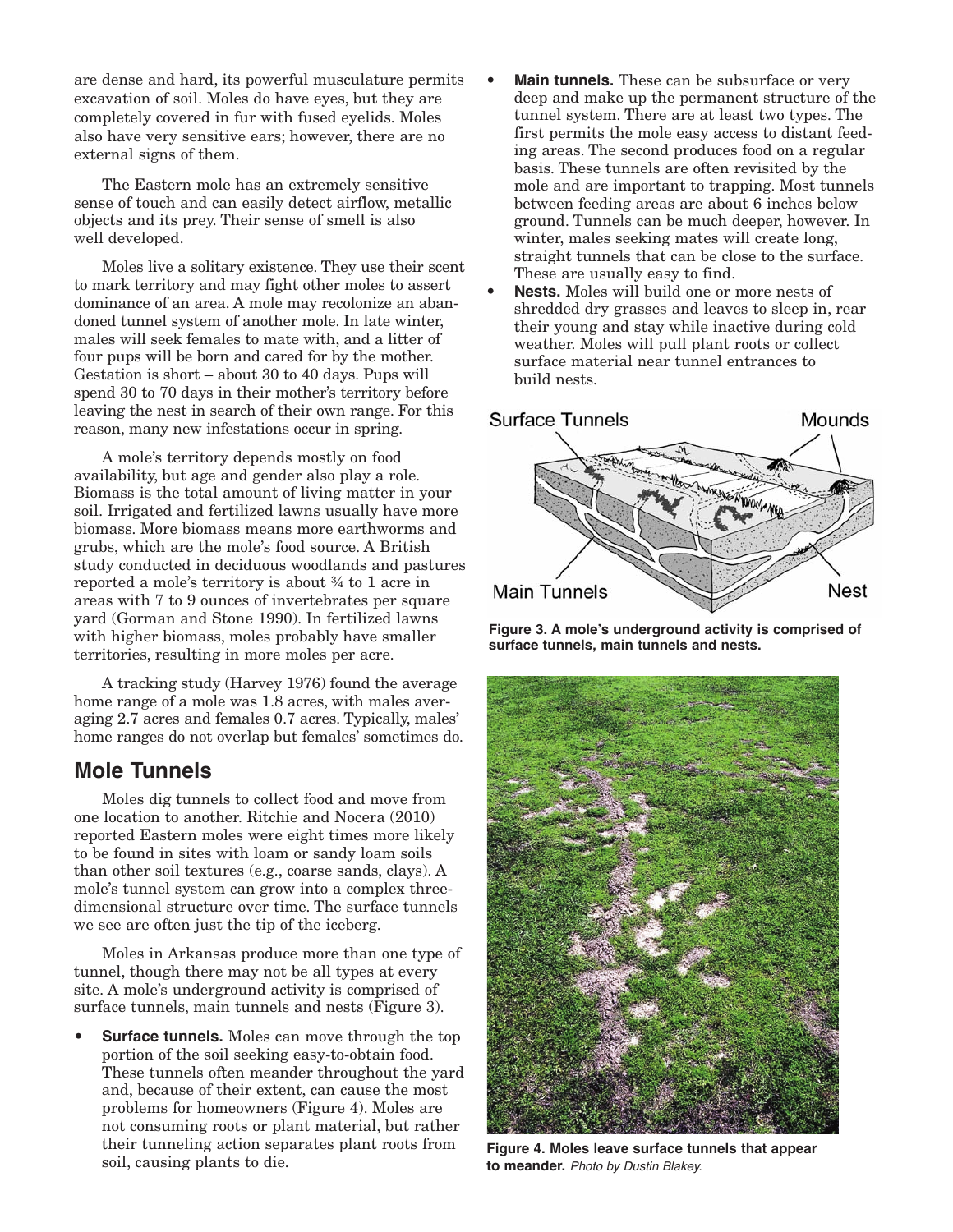Mole tunnels serve as homes for several other species, including voles, shrews and snakes. Tunneling is most evident in spring and autumn when moles are closer to the surface. During the summer it is common for moles to forage under flower beds or dig deeper subsurface tunnels in search of food.

#### **"Why Do I Have Moles?"**

 Most often it is the best maintained yards that have the worst mole problems. This may seem counter- intuitive, but it is not surprising when mole biology is considered (Figure 5).



#### **The Mole's Food Web**

#### **Figure 5. This food web helps explain why the best maintained yards attract moles. Yards with ample food sources provide ideal habitat for moles.**

Sites with mole problems typically have two characteristics: nearby habitat for recolonizing moles and a food source to maintain a mole population. Most Arkansas landscapes are close to wooded areas that have a population of Eastern moles. As cities grow into formerly wild areas, the possibility of encountering moles will increase. Yards that attract moles are usually those that have the most inputs, namely water, fertilizer and vigorously growing plant materials. These inputs increase available biomass in a site. This in turn increases invertebrates that feed on biomass. Such rich sites can maintain a population of several moles.

 problems and aerate soils. However, their digging and Biologically speaking, moles help reduce pest tunneling gets in the way of a perfectly groomed lawn but generally goes unnoticed in nonresidential areas under forest duff or plant cover. Although moles do not eat plants, sometimes their digging disturbs roots, causing plants to die.

Moles are seldom a problem in Arkansas pastures and are usually not noticed. Gophers are more likely to interfere with farm activities. Homes adjacent to pastures can be at risk as moles move in to colonize their landscape.

#### **Identifying Mole Damage**

 using very different means. Therefore, it is important A key part of removing a pest from a site rests on the ability to correctly identify the problem. Moles and gophers both live underground but are controlled to learn to distinguish between damage caused by each animal.

Moles in Arkansas cause most landscape damage with surface tunnels. Mole hills are not common, but when encountered, they are less than 6 inches tall and are usually volcano- or football-shaped (Figure 6). They are made of crumbled soil, and an entrance is not evident.

Conversely, gophers produce numerous large mounds. Size and quantity is usually enough to distinguish between the two. Gopher mounds are usually kidney-shaped or fan-shaped but can be other shapes (Figure 6). In the middle is a plug where the soil has been filled into the hole. The tunnel produced by a gopher is from 2 to 2½ inches in diameter, a bit larger than a mole tunnel. Gophers may produce surface tunnels in very shallow soils, but these are unusual. Gophers eat vegetation while moles do not. Contact your county Extension agent for information about gopher control.

#### **Control Methods**

Mole control can be challenging. That is why a basic understanding of mole biology is so important.



 **Figure 6. Mole hills are typically volcano- or football-shaped (left), while gopher mounds are usually kidney- or fan-shaped (right).** *Left photo by Dustin Blakey; right photo by Becky McPeake, University of Arkansas Division of Agriculture.*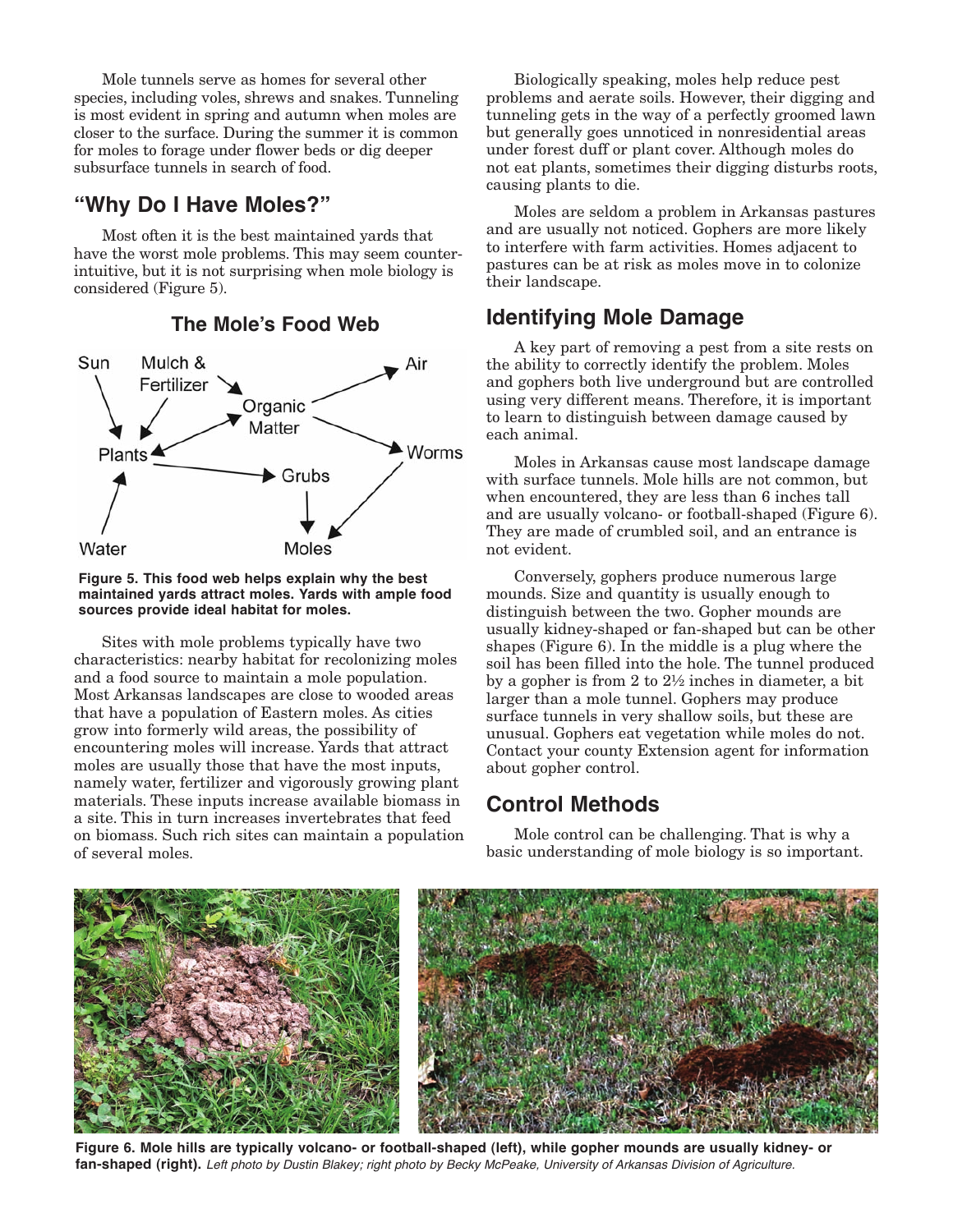Many folk remedies and a few scientifically-based control measures have been employed through the years. Because of the mole's complex nature, sometimes positive results have been attributed to a treatment which actually has little effect on moles. Their underground habits and response to habitat changes lead to misinterpretation of mole activity.

#### **Folk Remedies, Scare Devices and Repellents**

For as long as Americans have had gardens, there have been mole control measures. Unfortunately, these seldom work. A few of the more popular ones are discussed below.

- Code Book 05.08). However, mole baits continue **Baits.** Toxic baits are not only ineffective but illegal in Arkansas. It is unlawful to poison wildlife except when controlling rats and mice (Arkansas State Game and Fish Commission to be available in stores. Even if the product is made of highly palatable materials, there is little evidence that moles will eat them. Furthermore, their dental structure lacks molars necessary for grinding hard foods such as seeds or poison peanuts.
- **Castor beans.** Castor beans contain deadly poison, but moles are unable to eat them. Their teeth are designed for eating soil invertebrates and not seeds. Castor bean seeds pose a serious poisoning risk to children and should not be used for mole control.
- **Flooding.** Moles are excellent swimmers. To have any measure of success with flooding, a landscape would have to become a pond for an extended period. Since this is impractical, flooding is of no use. Adding water or irrigating a landscape may actually increase the moles' food supply by creating more soil invertebrates.
- commercial repellents are available to keep moles out of yards. Some repellent products have caused damage to turf in Arkansas under high stress conditions, such as extreme heat and drought. Further, it is difficult to ascertain their effective- ness, but professional mole trappers indicate they are of little benefit. A study conducted by Michigan State University researchers (Dudderar et al. 1995) reported some effectiveness with one mole control repellent containing castor oil in reducing the number of active surface tunnels. However, the study was limited in duration and number of testing sites, and researchers believed weather conditions affected mole behavior and repellent effectiveness. Further testing is needed to reach more definitive conclusions. **Chemical repellents.** Numerous home-brewed and
- • **Sonic repellers.** Moles have sensitive hearing, so the theory behind these devices is to drive moles away through sound. Devices include half-buried bottles, windmills and battery-powered sound emitters of varying costs. While these devices may scare moles initially, they quickly adapt to their

 presence and are unaffected. Consider the number of moles that tunnel near residential heat pumps when deciding whether to try a sonic repeller.

- to gophers, too, where it is equally ineffective. The **Chewing gum.** This home remedy is often applied idea is that a mole's intestines will plug up from the gum. Some versions of this tale require the gum to be prechewed. None work since moles and gophers don't chew gum.
- **Gassing.** It is illegal to control moles by fumigation (Arkansas State Game and Fish Commission Code Book 05.08). Over-the-counter gas cartridges may be sold in stores; however, these are not only illegal to use but also ineffective. Fumes move too slowly, and their foul odor is detected by moles which will then block their tunnels with dirt. Moles naturally exist in a lowoxygen environment and can easily wait for the fumes to dissipate in the tunnels.
- **Physical barriers.** Excluding moles from properties using physical barriers is not generally feasible, given their ability to dig deeply.

#### **Predation**

 Predation can be effective if moles are active, live in shallow soil and have a motivated predator. Terrier dog breeds are often very good at digging up moles. Cats may be effective as well (Mitchell and Beck 1992). The best time to try predation is when moles are active. Moles tend to be active two or three times a day and prefer times when it is most quiet. Borrowing a neighbor's dog may be a good first step in controlling moles. In Arkansas trials, this method has worked well if the dog was motivated, but their digging activity in pursuit of a mole can tear up a yard.

 Humans can dispatch a mole easily with either an ice pick or a shovel. But since this is not enjoyable, trapping is usually employed and is more humane.

### **Trapping Moles**

Trapping moles is the preferred method of removing moles. Good mole traps are effective and dispatch the mole quickly. Since moles use tunnels for movement and to gather food, they are compelled to keep tunnels open. This is the basis for mole trapping. Moles are caught by placing a trap, along with an obstruction, in a main tunnel.

 **Where to set traps.** Traps must be placed in an active tunnel (Figure 7). If a tunnel dead-ends or is not used, then trapping will fail. A trap placed in an active main tunnel will usually catch a mole within 24 to 36 hours. To find active tunnels, mash the tunnel with your foot at different locations of the existing tunnel system the night before. It is not necessary or desir- able to crush the entire system when setting traps. A few strategically-placed blockages are adequate. Moles will soon re-open active tunnels. The next day, place the trap at a location where the tunnel has been re-excavated. Reset the trap at a different location if nothing is caught within 24 to 36 hours.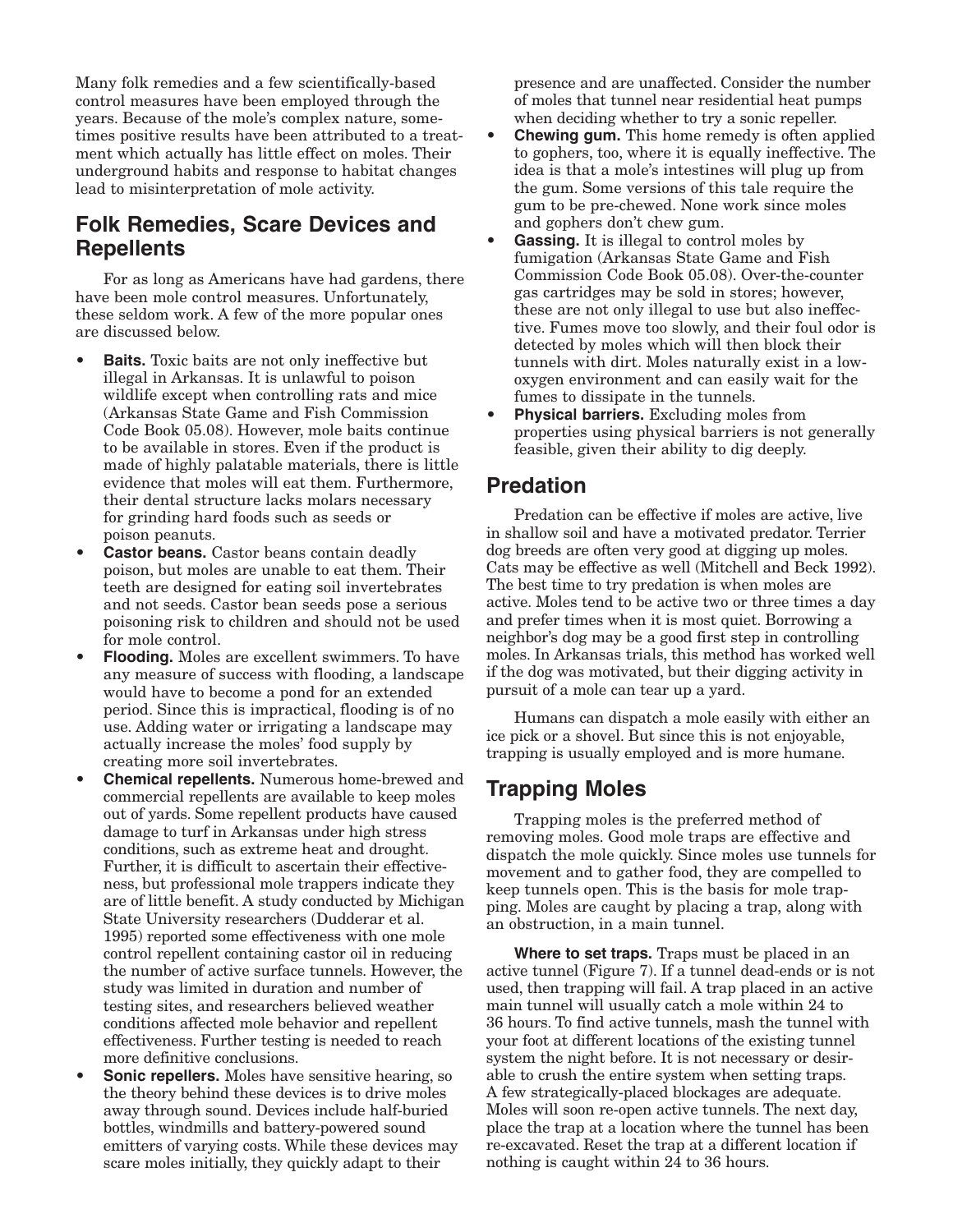

 **Figure 7. A network of subsurface mole tunnels in a yard. The triangles indicate a good location to set a trap. Set traps in main tunnels and avoid meandering surface ridges.** 

 surface, especially in early spring. However, in most walks, driveways, fencerows, changes in soil texture Sometimes main tunnels are evident near the cases, you will find acceptable tunnels 4 to 6 inches below the surface. They are often located along sideor vegetation or along borders of flower beds (both inside and out). A broomstick can be used as a probe to find tunnels.



 **Figure 8. Examples of harpoon- and scissor-style mole traps.**  *Photo by Becky McPeake, University of Arkansas Division of Agriculture.*

**Types of traps.** Several types of mole traps are available that vary in effectiveness and cost (Table 1). Most professional mole trappers recommend the Outof-Sight™ scissor-jawed trap (Figure 8). Demonstration field trials using this trap in Sebastian County, Arkansas, confirm its effectiveness, particularly once the trapper gains experience with trap placement in tunnels. Harpoon-style traps are readily available in

| <b>Trap</b>                                  | <b>Pros</b>                                                                                                                      | Cons                                                                                                      |
|----------------------------------------------|----------------------------------------------------------------------------------------------------------------------------------|-----------------------------------------------------------------------------------------------------------|
| NoMol™                                       | Inexpensive                                                                                                                      | Weak construction<br>Hard to set<br>Weak spring<br>Takes two for each location set                        |
| Eliminator™                                  | Automatic arming<br>Scissor-type                                                                                                 | Expensive<br>Excessively dangerous, especially when wet<br>Limited trapping depth                         |
| "English" Scissor                            | Inexpensive<br>Moderately effective in trials<br>Good around roots                                                               | Very weak construction<br>Weak spring<br>Requires dry, friable soil<br>Occasionally misfires              |
| Scissor-style, e.g., Victor<br>Out O' Sight™ | Moderate price<br>Very effective in trials<br>What pros use<br>Strong spring<br>Works in most soil types<br>Has safety mechanism | Triggering difficult in organic soils (add-on<br>choke fixes this issue)<br>Requires some strength to arm |
| Choker Loop                                  | Durable<br>Lawn mower friendly<br>Very safe once set                                                                             | Ineffective in Arkansas trials<br>Limited soil depth<br>Dangerous to fingers<br>Difficult to set properly |
| Harpoon-style                                | Easiest to set<br>Effective in shallow systems<br>Easy to find<br>Time-tested design                                             | Limited soil depth<br>Prone to rusting<br>Can miss young moles<br>Fared poorly in trials                  |
| Trapline Mole Trap™<br>(Standard Size)       | Has been effective on broad-footed moles<br>(Scapanus latimanus) on the West Coast, USA<br>Quickly dispatches animal             | Takes two for each location set                                                                           |

**Table 1. Various types of mole traps and their effectiveness. Some specialty types are not available locally but can be ordered from businesses on the Internet.**